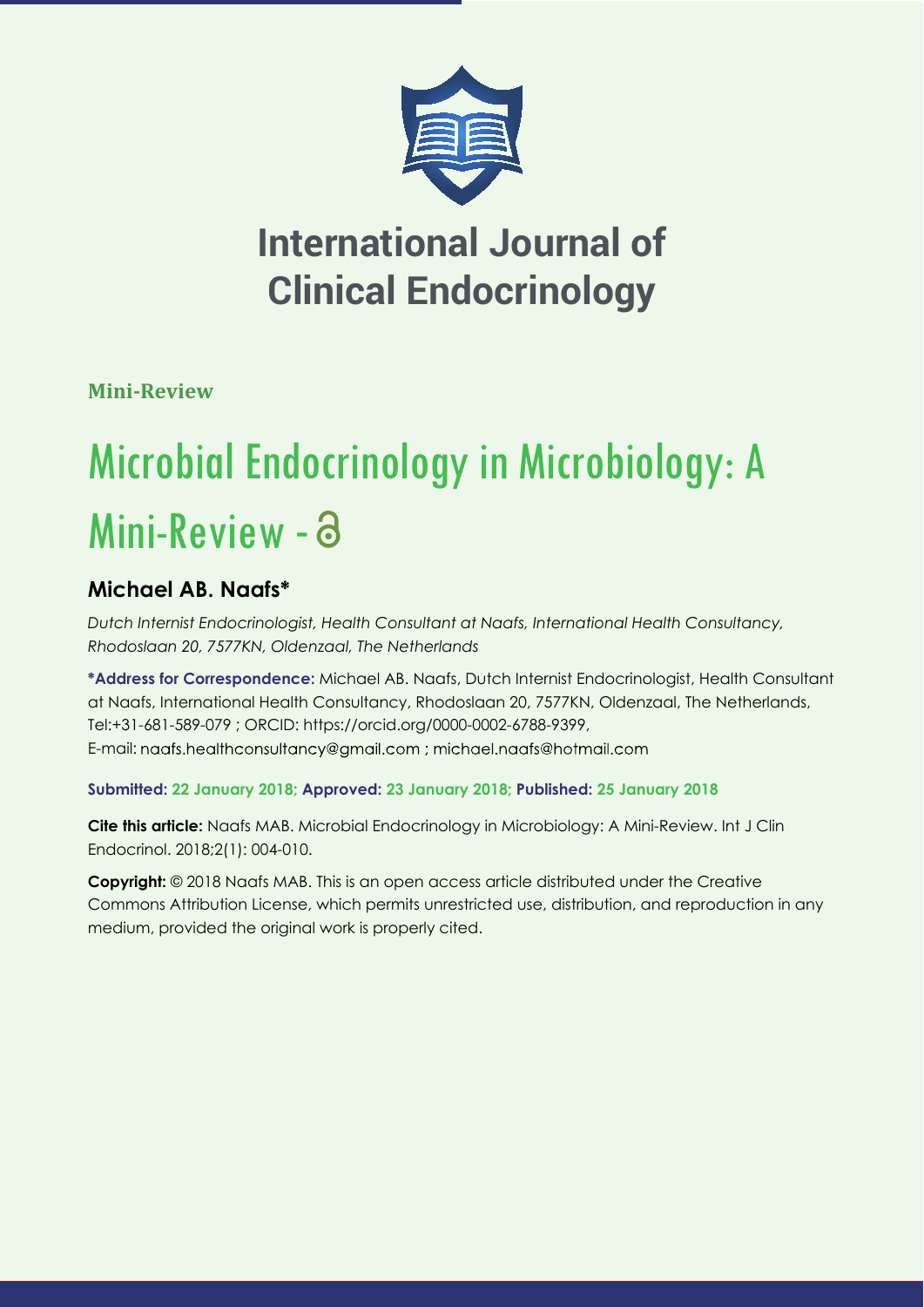#### **ABSTRACT**

Microbial endocrinology represents the intersection of two seemingly desparate fields, microbiology and neurobiology. Current research developments in intestinal microbiota and microbial endocrinology are considered. Its relationship with behavior, metabolism and a variety of diseases are discussed. Pathogenesis, pathophysiology and possible therapeutic applications to the intestinal microbiome communities are reviewed.

#### **INTRODUCTION**

Microbial endocrinology represents the intersection of two seemingly desperate fields, microbiology and neurobiology. This is based on the shared presence of neurochemicals that are exactly the same in the host as well as in the microorganism. Production of neurochemicals by microorganisms most often employs the same biosynthetic pathways as those utilized by the host, indicating that acquisition of host neurochemical-based signalling system in the host may have been acquired due to lateral gene transfer from microorganisms. Current perceptions of how stress influences the outcome of infections focus upon the immunology and leave the microbe largely as a bystander.

Stress by the central nervous system leads to release a variety of hormones, neurochemicals and neuropeptides, which can directly affect immune function, usually resulting in impairment [1]. Nearly all immune cell classes possess receptors for the stress-related neurohormones adrenaneline and noradrenaline [2]. The ability of bacterial pathogens to influence behavior has been recognized for decades, most notably bacteria that invade the nervous system. The term microbial endocrinolgy and the concept of the "gut microbiomebrain axis" developed in the early 1990's. Since their introduction both concepts have been the subject of growing investigations. In this mini-review pathogenesis, pathophysiology and the therapeutic applications of the microbial endocrinology in microbiology will be discussed.

#### **PATHOGENESIS**

Although most microbial endocrinology studies have focused on the interaction of gut bacteria with the fight and flight catecholamines adrenaline, noradrenaline and dopamine, it is important to realize that bacteria and fungi can recognize a surprising number of eukaryotic hormones and other signals [3]. Structurally, the catecholamine stress hormone family are a group of widely acting acting effector compounds derived from tyrosine and other dietary aminoacids. They chemically comprise a benzene ring with two adjacent hydroxyl groups and an opposing amino side chain which contributes to receptor specificity  $[4]$ . The catecholamines use the second messenger adenylate cyclase system to exert their downstream effects after receptor binding [5].

The synthesis pathway for catecholamines begins with dietary L-dopa, which is enzymatically converted into dopamine, norepinephrine and finally adrenaline. Noradrenergic and dopaminergic receptors containing nerve terminals are widely distributed within the mammalian body, including the GI tract where they are components of the enteric nervous system. Further research of microbial endocrinolgy discovered hormone receptors in microorganisms and it was hypothesized that they represent a form of intercellular communication [8]. Pathogenic neurotoxins such as neurotoxin 6-hydroxydopamine were shown to alter norepinephrine levels in mice presenting the bi-directional nature of the host-microbe

interaction [9]. Iyer et al. [10] showed that many enzymes involved in host hormone metabolism (including epinephrine, norepinephrine, dopamine, serotonine, melatonin etc.) might have evolved horizontal gene transfer from bacteria.

More clues to the existence of crosstalk between bacteria and the endocrine system came from the discovery of inter-kingdom, including the hormonal communication between microorganisms and their hosts [11]. It appeared from the initial observation that bacteria perform Quorum Sensing (QS), communication based on producing and sensing Autoinducer (AI) molecules. These AI molecules are hormone-like elements that regulate functions, including bacterial growth, motility and virulence [12]. In addition, to affecting bacteria, these signals can modulate host cell signal transduction. Some AI molecules have crosstalks with host hormones for activating signalling pathways [13].

Host hormones also affect bacterial gene expression which in turn can have consequences on their hosts [14]. For example, catecholamines enhance bacterial attachment to host tissues [12]. Quorum sensing is enhanced by catecholamines, but inhibited by the human sex hormones estriol and estradiol [15].

#### **PATHOPHYSIOLOGY**

Endocrine effects of bacteria influence a variety of host responses including, behavior, metabolism and appetite and immune response. Much of the advances in this field in its infancy have been made through experiments, using germ-free animals, as well as experiments using probiotics (specific microbes thought to be beneficial to the host) and prebiotics (non-digestible carbohydrates that act as food for probiotics), together with advances in sequencing and bioinformatics platforms.

#### **Behavior**

The ability of pathogens to influence host behavior has been known for long times. An example is Toxoplasma gondii infections of rodents, that result in such a profound decrease in anxiety, that infected animals no longer showed fear of feline predators [15]. Humans suffering from inflammatory bowel diseases, which are characterized by disturbed enteric microbial diversity, demonstrated poorer emotional function such as anxiety and depression [16]. Release of host immune factors, such as cytokines and inflammatory mediators, that have neuronal targets, both within the CNS and the Enteric Nervous System (ENS) are believed to be involved [17].

The first study that demonstrated the ability of a bacterium within the gut to influence behavior was shown in a series of studies using *Campylobacter jejuni* in mice [18]. In this series of studies, a low per oral dose of *C. jejuni* was able to induce anxiety-like behavior in mice through a vagal-mediated pathway in the absence of immune activation [19]. Within the gut neuronal projections from the ENS can innervate the entire length of the microvilli [20,21]. Coupled with the presence of a myriad of cells within the gastrointestinal tract, such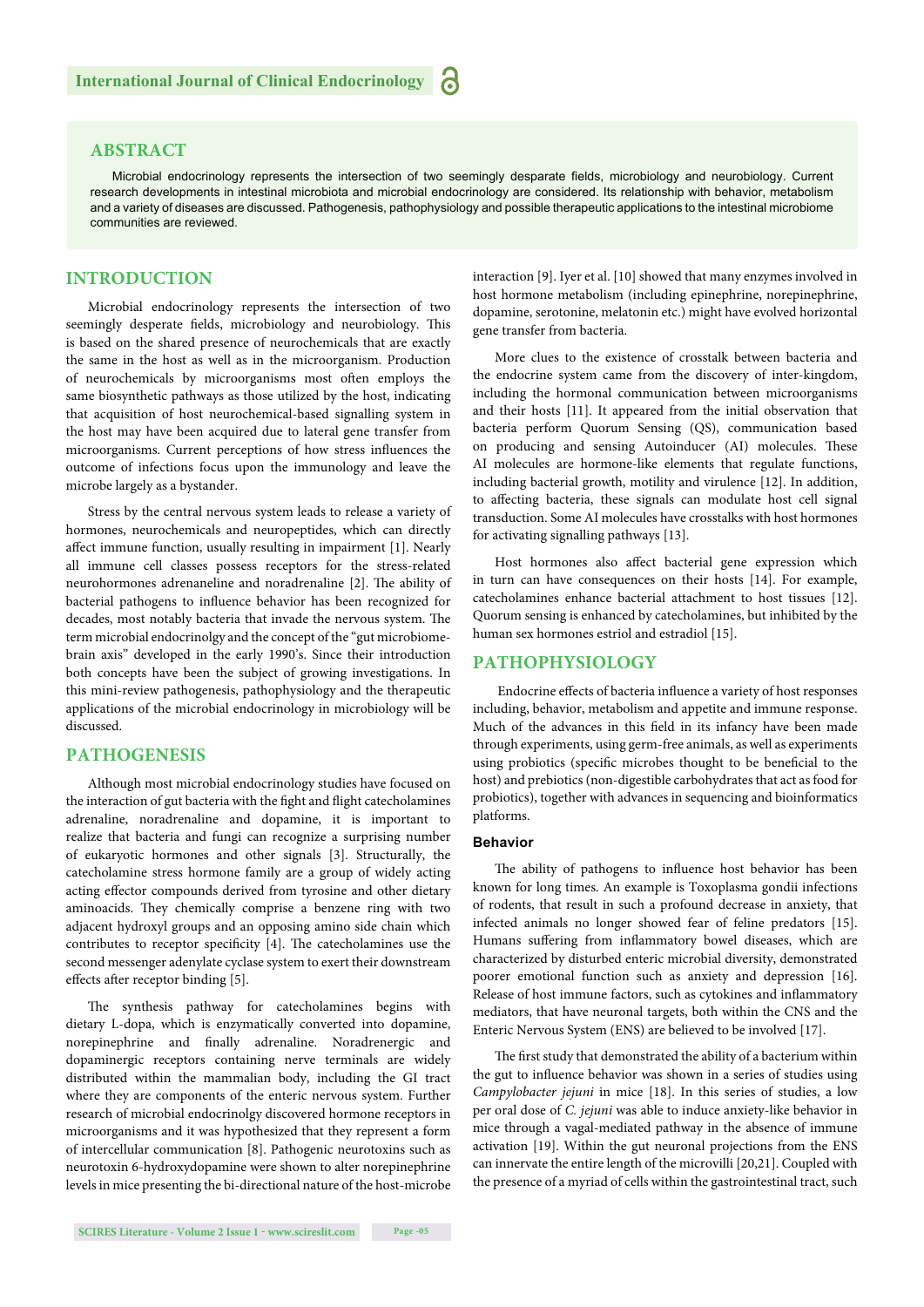as enterochromaffin cells and luminal epithelial chemosensors, there is a host of information, that can be shared with the CNS, such as he brain [22]. Neufeld et al. showed that excitability of gut sensory neurons located within the myenteric plexus of the ENS, isolated from jejunal segments of the intestine, relied on the presence of the normal commensal microbiota for proper functioning [23].

Synthesis of benzodiazepine receptor ligands by gut bacteria can contribute to the development of encephalopathy that can accompany fulminant hepatic failure by accumulating in the brain and enhancing GABA ( gamma-aminobutyric acid ) inhibitory neurotransmission system. Subsequent reports identified the neural substrates both within the brain and vagal-mediated gut-to-brain pathway [19]. For example, the ability of cetain probiotic bacteria such as *Lactobacillus rhamnosus* to infkuence emotion behavior in mice has been shown to be mediated via GABA receptors [25]. Changes in diet such as feeding of meat, which can dramatically alter the composition of the microbiome, have been shown to improve memory and learning in rodents [26]. It should not be surprising that the intestinal microbiome plays a critical role in the development of the brain itself from the time of birth [27].

#### **Appetite and metabolism**

A classic role of the gut microbiota is in digesting a variety of carbohydrates and fermenting them into short-chain fatty acides (SCFAs). Germ-free (GF) mice have different metabolic profiles than conventionally raised mice, including low concentrations of SCFAs, hepatic triacylglycerol and glucose. Subtherapeutic doses of antibiotics, which do not eliminate the gut microbial community, but rather cause significant changes in the composition, lead to increased levels of SCFAs and to weight gain in mice [28]. These metabolic effects of the microbiome may further affect hormone production. For instance SCFAs have been shown to stimulate release of 5-HT (5-hydroxytryptamine or serotonine) and the peptide YY, a hormone released after feeding involved in appetite reduction and slowing gut motility [29,30]. Although a lot of neuropeptides that have a role in controlling appetite and regulating metabolism could be affected by the gut microbiome, this is until now more speculative than evidencebased.

Potential candidates are; alpha-MSH (melanocyte-stimulating hormone, neuropeptide YY, agouti-related protein, ghrelin, leptin, insulin and others. Somatostatin, which suppresses the release of the GI and pancreatic hormones is of interest too [31]. Several pieces of evidence link the microbiota function to leptin levels. Use of antibiotica (vancomycin) in rats leads to a a dramatic decline (38%) in crculating leptin levels [32]. Several bacteria genera (e.g., *Allobaculum, Clostridium, Bacteroides and Prevotella*) correlate negatively with leptin levels, while others(e.g., *Mucispirillum, Lactococcus, Bifi dobacterium* ) correlate positively with circulating leptin concentrations in mice These correlations may stem from bacteria affecting hormone levels, or vice versa. One proposed mechanism is that diet composition may impact leptin concentrations which, in turn, may change the microbial community composition through inflammatory and or regulation of mucus production [33,34]. Rajala et al. [35] showed that leptin might also influence the gut microbiota independently of diet. Another model proposes that Lactobacillus plantarum specifically suppresses leptin by reducing adipocyte cell size in white tissue fat [32,36]. This fits the finding that the use of the probiotic *L. plantarum* in a group of human smokers reduced their serum leptin levels [37]. Leptin is involved in appetite inhibition, metabolism and behavior and therefore its possible interconnections with bacteria could be of great interest.

Grhelin, another appetite-regulating hormone is negatively correlated with the abundance of *Bifi dbacterium*, *Lactobacillus* and B, coccoides-Eubacterium rectale group, and positively correlated with a number of *Bacteroides* and *Prevotella* species [34]. Intake of oligofructose (a prebiotic that promotes growth of *Bifi dobacterium and Lactobacillus*) decreases secretion of grhelin in obese humans [38].

Insulin may provide another link between the microbiome and hormones. Significant variations in microbiome composition have been observed in diabetic patients compared to healthy controls. Certain bacterial species have been positively or negatively correlated with insulin levels [39,40]. Transfer of the intestinal microbiota ( including butyrate producing microbiota) from lean donors to metabolic syndrome patients enhanced insulin sensitivity [41].

Glucagon-like peptide1 (GLP1) is associated with appetite and insulin secretion.Intestinal microbiota have been implicated in lowering levels of GLP1 and thereby slowing intestinal transit [42]. However, alterations of the microbiome [43] or bariatric surgry [44-46] decrease adiposity and increase GLP1 levels in mice.This is primarily attributed to butyrate production by commensal bacteria which can induce GLP1 production by intestinal luminal cells. [43].

Butyrate is propsed to increase the expression of the hormone angiopoietin-like protein4 (Angptk4), also known as fasting-induced adipose factor, a hormone implicated in the regulation of glucose and insulin sensitivity and lipid metabolism, inhibiting Lipoprotein Lipase (LPL) and thereby reducing fat storage. Despite the general trend toward repression of Angptl4 by the microbiota, specific bacteria can increase hormone expression. Mice treated with *L. paracasei* were leaner than controls, had lower ciculating lipids and elevated levels of Angptl4 [47]. This is probably mediated by butyrate. So, butyrate may play a role in the microbiota-induced weight maintenance changes that involve hormonal changes.

One interesting mechanism by which microbiota affect peptide hormones is through autoantibodies. Fetissov et al. [49] found that autoantibodies against peptide hormones involved in appetite control exists in healthy humans and rats, and affect feeding and anxiety. In GF rats, levels of these autoantibodies are altered, suggesting a novel mechanism by which the microbiome can affect appetite. These findings may have implications for the potential role of the microbiota in eating disorders such as anorexia nervosa and healthy controls.

New data among microbiota composition come from studies of gastric bypass surgery, in which the relative abundance of *Gammaproteobacteria* (Escherichia) and *Verrucomicrobia* (Akkermensia) is increased. While, microenvironment changes such as reduced food intake and reduction of bile acids, this is likely due to alterations in the levels of GIP (gastrointestinal inhibitory peptide), GLP1 and insulin following surgery [45,46,50-52].

#### **Immune function**

Gut microbiota play a role in modulating the immune response, both locally and systemically, beyond repressing pathogenic microbes [53]. In the absence of commensal bacteria, GF mice have impaired development of the innate and adaptive immune system [54-57]. reduced number of IgA producing plasma cells [58], and a decreased percentage of CD4+ T cells [59]. Additionally, T helper 17 Th 17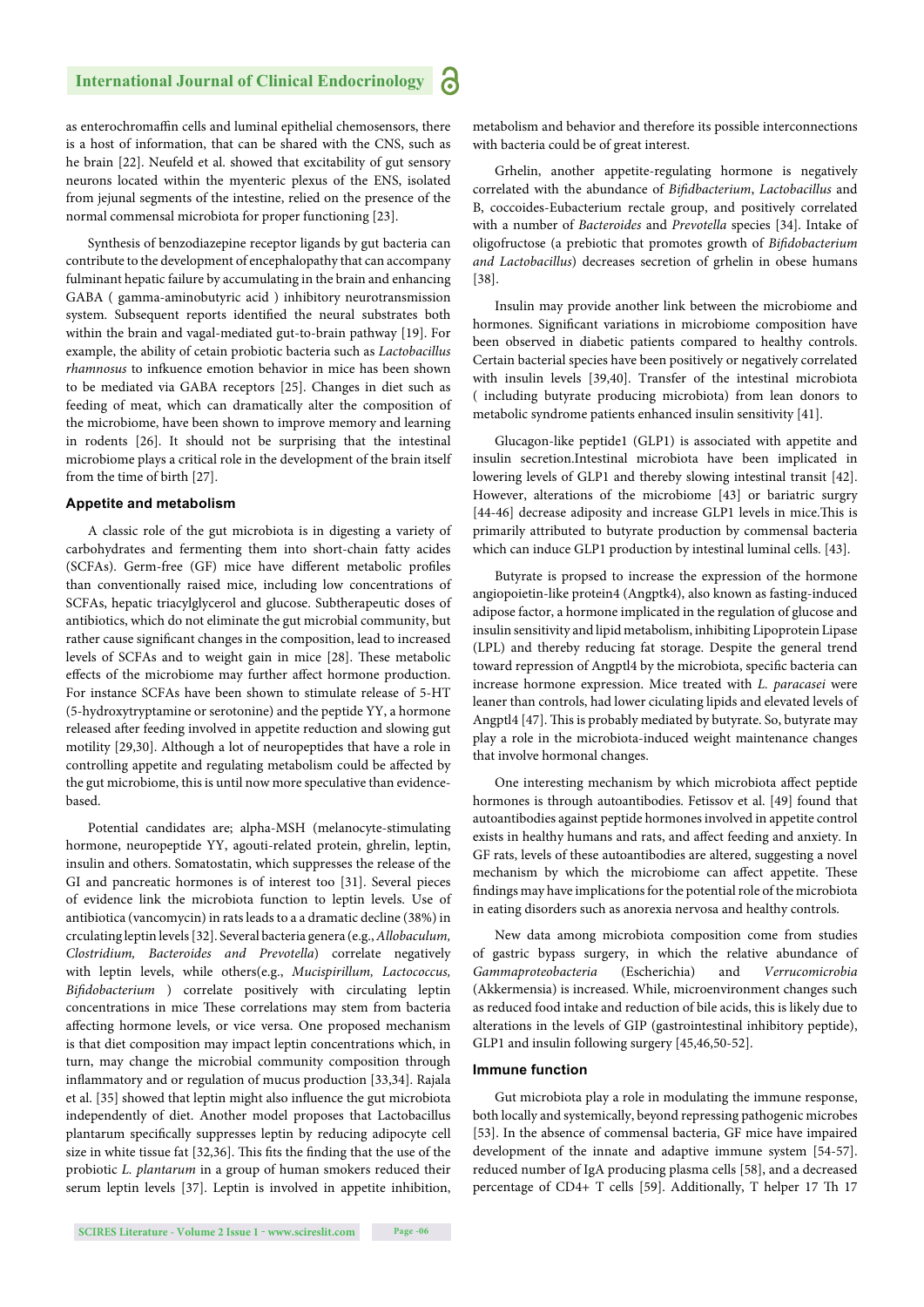cells which produces proinflammatory cytokines are regulated by gut bacteria and are promoted specifically by segmented filamentous bacteria (SFB) [60]. Autoimmune Disease (AD) has been correlated with alterations of the microbiome (dysbiosis) The most extensively studied example is type 1 diabetes [61,62]. A different example linking the microbiota hormones and immunity comes from a study in mice, which showed that *L. reuteri* enhances wound -healing properties in the host through up-regulation of the neuropeptide hormone oxytocin, by a vagus nerve-mediated pathway [63].

#### **Sepsis**

Microbiome disruption may have a key role in sepsis and Acute Respiratory Distress Syndrome (ARDS). Dickson et al. have found culture-independent evidence that the lung microbiome is enriched with gut bacteria, both in a murine model of sepsis and in patients with ARDS (n=68). In more severely critically ill patients, lung bacteria were more outnumbered by the misplaced gut bacteria [64]. A large rural Indian trial (n=4556) showed the combination of the probiotic *Lactobacillus plantarum* plus the prebiotic fructooligosaccharide can help prevent sometimes deadly cases of sepsis and decrease lower respiratory tract infections in newborns. Panigrahi et al. [65] found that the synbiotic combination, which costst only one dollar per treatment, reduced neonatal sepsis and death by 40% from 9% in the placebo arm to 5, 4% among babies given the experimental treatment. This report underscores the importance of gut colonization on the maintenance of optimal immunological function.

It is believed intestinal microbiota not only act as a key defense system by locally supporting mucosal immunity, but also have proposed modulatory effects on systemic immunity. Schuyt et al. found that the gut microbiota play a protective role for the host during pneumococcal pneumonia, as reflected by increased bacterial dissimination, inflammation, organ damage and mortality in microbiota-depleted mice compared to controls. Fecal microbiota transplantation in gut microbiota-depleted mice restored local host defense. Whole genome mapping of alveolar macrophages showed up-regulation of metabolic pathways in the absence of a healthy gut microbiota. The up-regulation correlated with an altered cellular responsiveness, reflected by a reduced response to Lipopolysaccharide (LPS) and lipoteichoic acid. Compared to controls, alveolar macrophage derived from gut microbiota-depleted mice showed a diminished capacity to phagocytose *S. pneumoniae* [66].

The microbial ecosystems of the gut and the lungs change substantially in critically ill patients, resulting in dramatic changes to bacterial communities. In animal studies of shock the microbial contents of the gut determine the severity of multiorgan failure and the risk of death, an observation supported by trials of selective manupulations of the gut microbiome [67]. The mechanisms that drive gut-derived sepsis are incompletely understood and multifactorial, offering numerous unexplored therapeutic targets. During lung injury, the bacterial ecosystem of the alveolar shifts to a state of abundance in nutrients and growth-promoting host stress signals, leading to a positive feedback loop of inflammation and dysbiosis. The microbiome is a key therapeutic target for the prevention and treatment of critical illness [67]. However, large knowledge gaps remain [68].

#### **Miscellaneous**

**Growth:** No direct connection has been shown to date between the microbiota and growth hormones. The microbiome's effect on

grhelin and sex hormones may indirectly promote release of growth hormones [69]. Additionally, SCFA's have been shown to inhibit growth hormones in cows, by affecting gene transcription in a cAMP/PKA /CREB- mediated signalling pathway [70]. Furthermore, bacteria produce somatostatin, which is a known growth inhibitor [71].

**Sex hormones:** Results regarding the relationship between sex hormones and the microbiota and vice versa are inconclusive. For example, *Prevotella intermedius* takes up estradiol and progesterone, which enhances its growth [72] Changes in expression of the estrogen receptor, ER-beta, also affect the intestinal microbiota composition [73]. This interaction goes both ways, as several types of bacteria have also been implicated in steroid secretion or modification [74]. For example *Clostridium scindens* converts glucocorticoids to androgens [74]. Intestinal bacteria also play a role in estrogen metabolism, because use of antibiotics leads to lower estrogen levels [75].

**Pheromones:** Pheromones are hormones that play important roles in sexual recognition, attraction and mating behavior as well as agression behavior and dominance. Pheromones are also termed ectohormones, chemicals secreted outside of the body of one individual and affecting the behaviors of others. In Drosophilia studies pheromones were affected by antibiotics and levels were related to a specific gut microbe [76]. These findings suggest a mechanism, whereby the microbiota affect host pheromone levels. Human date relating pheromones to the human microbiome are not available until now. Anyway, there are still considerable doubts about the existence of the human counterpart of putative pheromones. Actually, forty years of research of putative pheromones in humans is inconclusive and reserch in human pheromones should make a restart from scratch [77].

**Treatment:** Our perception of the microbiome has chamged rapidly the last decade, due to the metagenomic sequencing of the DNA and RNA repertoire present in the intestinal ecosystem and the re-emergence of gnotobiotic approaches enabling controlled microbial colonization of a mammalian intestine [78]. In contrast to the host's genome, the microbial metagenome is highly dynamic and amenable to change over an individual's lifetime [79]. Assuming a metagenomic contribution to disease susceptibility, this contribution is not stable, but rather undergoes fluctuations over time and depends on environmental inputs, that modulates its constitution [80]. Therefore, the therapeutic modulation of the microbiome might be harnassed to alter an individual's risk for the manifestation of a certain disease. To design dietary or biotic interventions microbiota composition should be better understood [67,68].

One prototype microbiome-based intervention has recently been introduced in clinical practice as Fecal Microbiota Transplantation (FMT). Fecal microbiote transplantation is used in case of recurrent intestinal infection with antibiotic-resistant *Clostridium difficile* [81]. In the last 5 years FMT has become a widespread and broadly recommended approach in the treatment of recurrent *C. difficile* infections. Although standardization efforts are still underway, the procedure typically involves a certain level of donor screening [82]., sample homogenization and filtration, followed by administration via retention enema, endoscopy, nasogastric, or nasojejunal tubing, or in recently developed capsule formula. Several hundred cases of successful FMT have been reported , with cure rates up to 90% [83]. Despite the success and clinical effectiveness, the procedure remains poorly controlled. FMT involves the transfer of a large number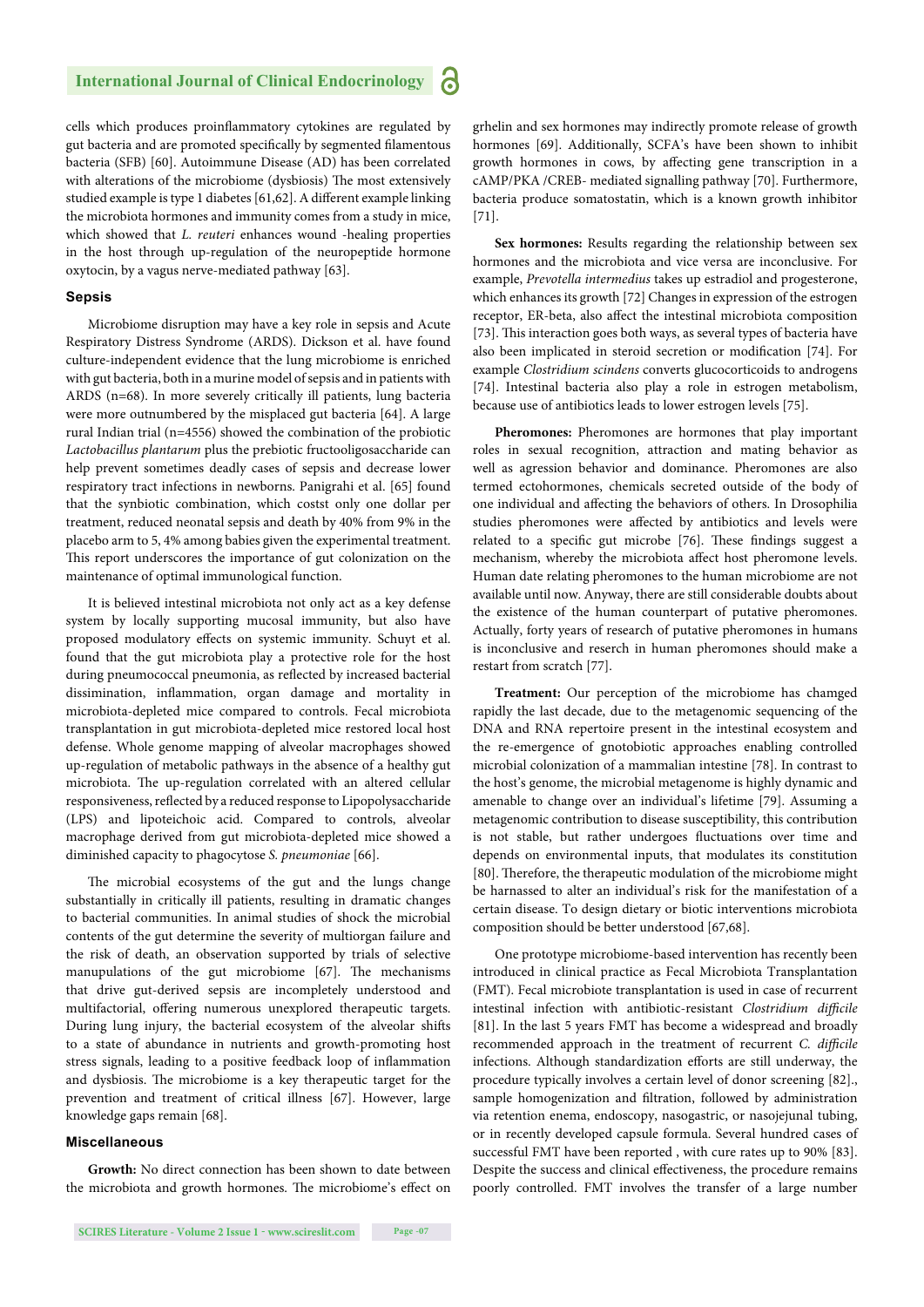of bacteria, viruses, and unicellular and multicellular eukaryotes, the individual function of which is largely unknown [84]. Such functions can manifest in phenotypic consequences, as seen in a case of unexpected weight gain, reported after familial FMT [84]. Also, in some cases, it might be the non-bacterial rather than the bacterial content, that mediates the efficacy of FMT. This has been exemplified by filtrated fecal transfer, in which only bacterial cell components, bacterial derived molecules, and viruses are retained [85]. Thus, more exact knowledge about interventions through specific microorganisms that mediate the benificial effects of FMT is crucial.

The success of FMT in treating recurrent pseudomembranous colitis has given rise to the hope that a similar procedure might prove effective against either intestinal or even extra-intestinal diseases. Indeed, cases of FMT trials have since been reported not only for gastrointestinal and infectious conditions, but also for metabolic, autoimmune, hematologic, and even neurologic conditions [86]. However, in contrast to recurrent *C. difficile* infections, the data from these trials are not sufficiently conclusive to recommend the immediate inclusion of FMT in standard clinical practice [87]. For instance, in the case of Inflammatory Bowel Disease (IBD), FMT has not yet proven to be the"magic bullet" in the form of a long awaited therapy across different manifestations of the disease, despite the fact that the microbiome is clearly involved in disease etiology. One reason could be that in IBD, the microbial community is not so disrupted as in recurrent pseudomembranous colitis after heavy prior antibiotic use. Another reason could be the microbiome in IBD is changing by environmental changes making it less amenable for FMT. Also, the microbiome in IBD might have enormous interindividual variations [88].

If FMT is not suitable for most microbiome-based therapeutic developments, what are the potential alternatives? One of the approaches could be the refinement of microbiotic engineering by more targeted approaches, selecting a single bacterium, that is as powerful as FMT-based community replacement, with respect to a clinically desired effect. Indeed in the case of C.difficile infection, this may be possible with only one strain, the already mentioned *Clostridium scindens*, which effectively inhibited C.difficile via the production of secondary bile acids in a rodent model [89].

Further developments of this strategy include the biological engineering of biotic interventions through system biology approaches in bacteria to enhance their functionallity [90]. Additonally, targeted interventions with the microbial ecosystem could be achieved through bacteriophages, a prominent component of the intestinal microbiome, with the capacity to re-gut the microbial gene pool [91]. Indeed, several clinical trials employing bacteriophage strategies are underway and have so far proven safe in the first phases [92].

However, the establishment of such viral therapies would necessitate an improved understanding of ecological interactions between the bacterial and bacteriophage communities in the intestine [93] and proof of efficacy [94].

As most modern drugs find their origin in endocrinology, a pharmacological approach could be based on future research in microbial endocrinology [95].

#### **CONCLUSION**

Microbial endocrinology shares the presence of neurochemicals that are exactly the same as in neurobiology of the host as well as in the microorganism. More clues to the existence of crosstalks between bacteria came from the discovery of the inter-kingdom, including the hormonal communication between microorganisms and their hosts. It appeared from this initial observation that bacteria perform quorum sensing. Endocrine effects of bacteria influence a variety of host responses, including behavior, metabolism and appetite and immune response. Butyrate may play a role in gastrointestinal hormone expression. Microbiota can also produce autoantibodies, increasing the expression of peptide hormones. New data on microbiota came from studies of gastric bypass surgery. Gut microbiota plays a role in modulating the immune response. Microbiome disruption may have a key role in sepsis and ARDS.

Our perception of the microbiome has changed rapidly the last decade, due to the metagenomic sequencing of the DNA and RNA repertoire present in the intestinal ecosystem and the re-emergence of gnotobiotic approaches. Fecal Microbiota Transplantations (FMTs) showed a cure rate up to 90% in recurrent antibiotic resistant *Clostridium difficile* infections. Results of FMTs for inflammatory bowel disease are less convincing. If FMT is not suitable for most microbiome-based therapeutic developments, refinement of microbiotic engineering by selecting a single bacterium could be a solution. Bacteriophage treatment is another possibility, but this needs an improved understanding of ecological interactions between bacterial and bacteriophage communities in the intestine. Also, biofunctionallity of bacteria can be enhanced.

As most modern drugs find their origin in endocrinology, a pharmacological approach could be based on future research in microbial endocrinology.

#### **REFERENCES**

- 1. Reiche EM, Nunes SO, Morimoto HK. Stress, depression, the immune system and cancer. Lancet Oncol. 2004; 5: 617-25. https://goo.gl/uqrLsp
- 2. Lyte M. Microbial endocrinology and infectious disease in the 21<sup>st</sup> century. Trends Microbiol 2004; 12: 14-20. https://goo.gl/FnyLk6
- 3. Freestone P. Communication between bacteria and their hosts. Scientifica. 2013; 15. https://goo.gl/GhJny6
- 4. Goldstein DS, Eisenhofer G, Kopin IJ. Sources and significance of plasma catechols and their metabolites in humans. J Pharm Exp Ther. 2003; 305: 800-11. https://goo.gl/cDfGhz
- 5. Naafs Michael AB. Second Messengers in Endocrinology: A Mini-Review of the Cyclic Nucleotides. Endocrinol Metab Int J. 2017; 5: 00144. https://goo.gl/xunzzG
- 6. Costa M, Brookes SJ, Hennig GW. Anatomy and physiology of the enteric nervous system. Gut. 2000; 47: 15-19. https://goo.gl/29kmCW
- 7. Furness JB. The Enteric Nervous System. Malden, MA; USA: Blackwell Publishing; 2006. https://goo.gl/x7FaeH
- 8. Lyte M. The role of microbial endocrinology in infectious disease. J. Endocrinol. 1993; 137: 343-5. https://goo.gl/172MBm
- 9. Lyte M, Bailey MT. Neuroendocrine bacterial interactions in a neurotoxin-induced model of trauma. J Surg Res. 1997; 70: 195-201. https://goo.gl/2roaYV
- 10. Iyer LM, Aravind L, Coon SL, Klein DC, Koonin EV. Evolution of cell-cell signalling in animals: did late horizontal gene transfer from bacteria have a role? Trends Genet. 2004; 20: 292-9. https://goo.gl/ABv5xj
- 11. Hughes DT, Sperandio V. Inter-kingdom signalling: communication between bacteria and their hosts. Nat Rev Microbiol. 2008; 6: 111-20. https://goo.gl/wzy4qg
- 12. Fuqua C, Winans SC, Greenberg EP. Census and consensus in bacterial ecoystems:the LuxR-Lux L family of quorum sensing transcriptional regulators. Annu Rev Microbiol. 1996; 50: 727-51. https://goo.gl/1KFPkg
- 13. Karavolos MH, Winzer K, Williams P, Khan CM. Pathogene spionage: multiple bacterial adrenergic sensors eavesdrop on host communication systems. Mol Microbiol. 2013; 87: 455-65. https://goo.gl/AhYQ8U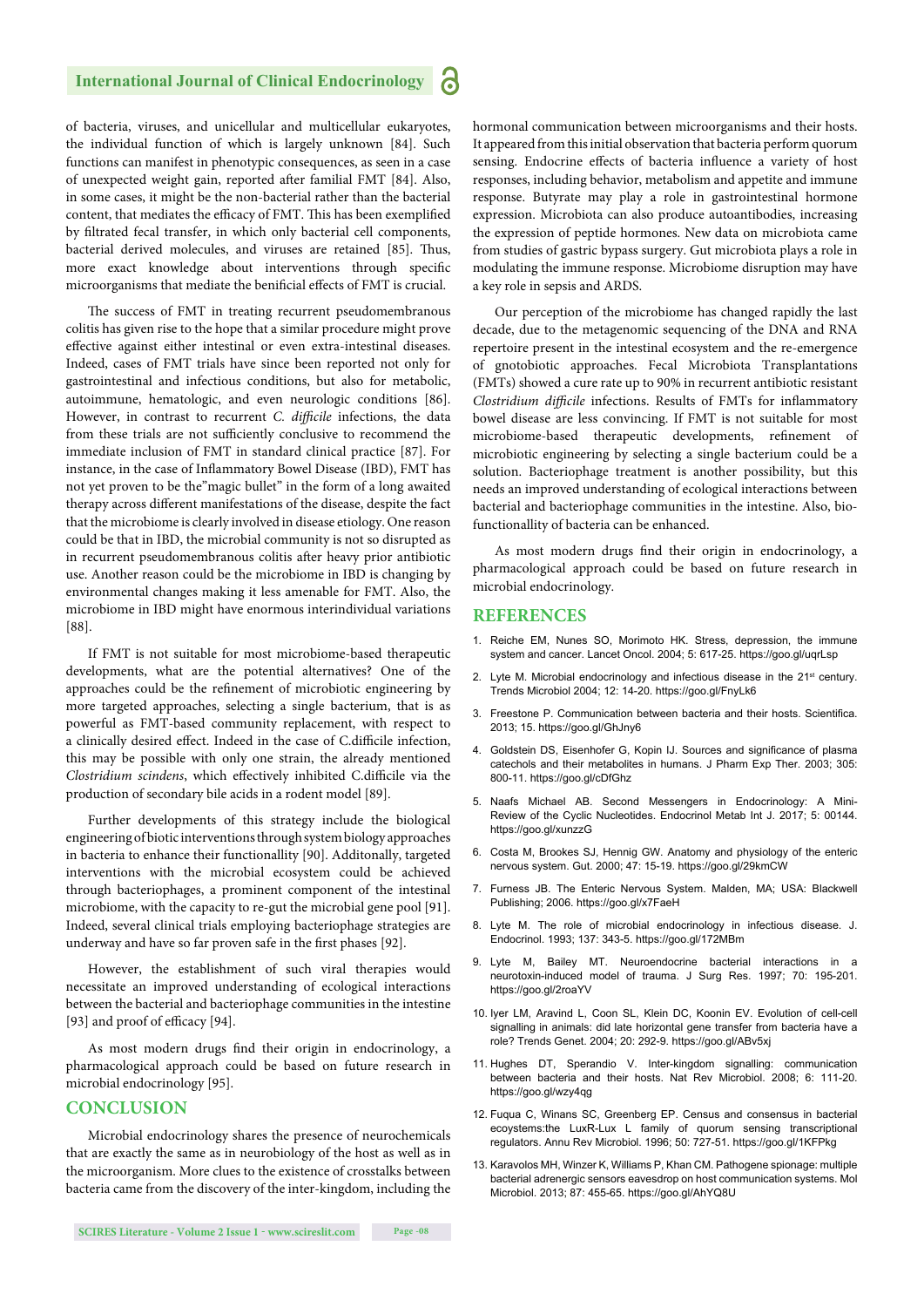- 14. Sperandio V, Torres AG, Jarvis B, Nataro JP, Kaper JB. Bacteria-host communication: the language of hormones. Proc Natl Acad Sci U S A. 2003; 100: 8951-6. https://goo.gl/tL3Rdm
- 15. erdoy M, Webster JP, Macdonald DW. Fatal attraction in rats with Toxoplasma gondii. Proc Biol Sci. 2000; 267: 1591-94. https://goo.gl/hpFKuK
- 16. Blanchard EB, Scharff L, Schwarz SP, Suls JM, Barlow DH. The role of anxiety and depression in the irritable bowel syndrome. Behav Res Ther. 1990; 28: 401-05. https://goo.gl/NncDs3
- 17. Wood JD. Enteric neuroimmunophysiology and pathophysiology. Gastroenterology. 2004; 127: 635-57. https://goo.gl/Jm8GLC
- 18. Lyte M, Varcoe JJ, Bailey MT. Anxiogenic effect of subclinical bacterial infection in mice in the absence of overt immune activation. Physiol Behav. 1998; 65: 63-68. https://goo.gl/KMhtoC
- 19. Goehler LE, Gaykema RP, Opitz N, Reddaway R, Badr N, Lyte M. Activation in vagal afferents and central autonomic pathways: early responses to intestinal infection with *Campylobacter jejuni*. Brain Behav Immun. 2005; 19: 334-344. https://goo.gl/SuYppK
- 20. Furness JB. The enteric nervous system and neurogastroenterology. Nat Rev Gastroenterol Hepatol. 2012; 9: 286-294. https://goo.gl/Z9fMTt
- 21. Green BT, Lyte M, Chen C, Xie Y, Casey MA, Kulkarni Narla A, et al. Adrenergic modulation of *Escherichia coli* O157: H7 adherance to the colonic mucosa. AM J Physiol Gastroentest Liver Physiol. 2004; 287: 1238-1246. https://goo.gl/VJjnrA
- 22. Breer H, Eberle J, Frick C, Haid D, Widmayer P. Gastrointestinal chemosensation: chemosensory cells in the alimentary tract. Histochem Cell Biol. 2012; 138: 13-24. https://goo.gl/MuoGSV
- 23. Neufeld KM, Kang N, Bienenstock J, Foster JA. Reduced anxiety-like behavior and central neurochemical change in germ-free mice. Neurogastroenterol Motil. 2011; 23: 255-64. https://goo.gl/NRzJUb
- 24. Yurdaydin C, Walsh TJ, Engler HD, Ha JH, Li Y, Jones EA, et al. Gut bacteria provide precursors of benzodiazepine receptor ligands in a rat model of hepatic encephalopathy. Brain Res. 1995; 679: 42-48. https://goo.gl/F2LThR
- 25. Bravo JA, Forsythe P, Chew MV, Escaravage E, Savignac HM, Dinan TG, et al. Ingestion of Lactobacillus strain regulators emotional behavior and central GABA receptor expression in a mouse via the vagus nerve. Proc Natl Acad Sci U S A. 2011; 108: 16050-16055. https://goo.gl/nQHvkZ
- 26. Li W, Dowd SE, Scurlock B, Acosta-Martinez V, Lyte M. Memory and learning behavior in mice is temporally associated with diet-induced alterations in gut bacteria. Physiol Behav. 2009; 96: 557-567. https://goo.gl/juecgC
- 27. Douglas Escobar M, Elliott E, Neu J. Effect of intestinal microbial ecology on the developing brain. JAMA Pediatr. 2013; 167: 374-379. https://goo.gl/HnAkCA
- 28. Cho I, Yamanishi S, Cox L, Methé BA, Zavadil J, Li K, et al. Antibiotics in early life alter the murine colonic microbiome and adiposity. Nature. 2012; 488: 621-626. https://goo.gl/NJ1UpS
- 29. Cherbut C, Ferrier L, Roze C, et al. Short -chain fatty acids modify colonic motility through nerves and polypeptide YY release in the rat. Am J Physiol. 1998; 275: 1415-1422.
- 30. Fukumoto S, Tatewaki M, Yamada T, Fujimiya M, Mantyh C, Voss M, et al. Short-chain fatty acids stimulate coloinic transit via intraluminal 5-HT release in rats. Am J Physiol Regul Integr Comp Physiol. 2003; 284: 269-276. https://goo.gl/rU8SEv
- 31. LeRoith D, Pickens W, Vinek, et al. Bacillus subtilus contains multiple forms of somatostatin -like material. Biochem Bioph Res Co. 1985; 127: 713-719.
- 32. Lam V, Su J, Koprowski S, Hsu A, Tweddell JS, Rafiee P, et al. Intestinal microbiota determine severity of myocardial infarction in rats. FASEB J. 2012; 26: 1727-1735. https://goo.gl/CU3382
- 33. Ravussin Y, Koren O, Spor A, LeDuc C, Gutman R, Stombaugh J, et al. Responses of gut microbiota to diet composition and weight loss in lean and obese mice. Obesity. 2012; 207: 738-747. https://goo.gl/DeKLyG
- 34. Queipo Ortuno MI, Seoane LM, Murri M, Pardo M, Gomez Zumaquero JM, Cardona F, et al. Gut microbiota composition in male rat models under different nutritional status and physical activity and the associatiion with serum leptin and grhelin levels. PloS One 2013; 8: 654-665. https://goo.gl/ZFssxw
- 35. Rajala MW, Patterson CM, Opp JS, Foltin SK, Young VB, Myers MG Jr. Leptin acts independently of food intake to modulate gut microbial composition in male mice. Endocrinology. 2014; 155: 748-75. https://goo.gl/TwrL7M
- 36. Takamura N, Okubo T, Sonoyama K. Lactobacillus plantarum strain no 14 reduces adipocyte size in mice fed high-fat diet. Exp Biol Med. 2010; 235: 849-856. https://goo.gl/zAWySR
- 37. Naruszewicz M, Johansson ML, Zapolska-Downar D, Bukowska H. Effect of *Lactobacillus plantarum 299v* on cardiovascular disease risk factors in smokers. Am J Nutr. 2002; 76: 1249-1255. https://goo.gl/1UAViQ
- 38. Parnell JA, Reimer RA. Weight loss during oligofructose supplementation is associated with decreased grhelin and increased peptide YY in overweight and obese adults. Am J Clin Nutr. 2009; 89: 1751-1759. https://goo.gl/QrS9A6
- 39. Qin J, Li Y, Cai Z, Li S, Zhu J, Zhang F, et al. A metagenome-wide association study of gut microbiota in type 2 diabetes. Nature. 2012; 490: 55-60. https://goo.gl/BEyZNa
- 40. Karlsson FH, Tremaroli V, Nookaew I, Bergström G, Behre CJ, Fagerberg B, et al. Gut metagenome in European women with normal, impaired and diabetic glucose control. Nature. 2013; 498: 99-103. https://goo.gl/qRLERi
- 41. Vrieze A, Van Nood E, Holleman F, Salojärvi J, Kootte RS, Bartelsman JF, et al. Transfer of intestinal microbiota from lean donors increases insulin sensitivity in individuals with metabolic syndrome. Gastroenterology. 2012; 143: 913-916. https://goo.gl/4qqipy
- 42. Wichmann A, Allahyar A, Greiner TU, Plovier H, Lundén GÖ, Larsson T, et al. Microbial modulation of energy availability in the colon regulates intestinal transit. Cell Host Microbe. 2013; 14: 582-590. https://goo.gl/beCQ6K
- 43. Yadav H, Lee JH, Lloyd J, Walter P, Rane SG. Benificial metabolic effects of a probiotic via butyrate-induced GLP-1 hormone secretion. J Biol Chem. 2013; 288: 88-97. https://goo.gl/H6ipBg
- 44. Zhang H, DiBaise JK, Zuccola A, Kudrna D, Braidotti M, Yu Y, et al. Human gut microbiota in obesity and after gastric bypass. Proc Natl Acad Sci. 2009; 106: 65-70. https://goo.gl/3V1iNQ
- 45. Liou AP, Paziuk M, Luevano JM, Machineni S, Turnbaugh PJ, Kaplan LM. Conserved shifts in the gut due to gastric bypass reduce host weight and adiposity. Sci Transl Med. 2013; 5: 78-141. https://goo.gl/Aksxbk
- 46. Osto M, Abegg K, Bueter M, le Roux CW, Cani PD, Lutz TA. Roux and Y gastric bypass surgery in rats alters gut microbiota profile along the intestine. Physiol Behav. 2013; 119: 92-96. https://goo.gl/RBWem9
- 47. Aronsson L, Huang Y, Parini P, Marion Korach-André, Janet Håkansson, Jan-Åke Gustafsson, et al. Decreased fat storage by *Lactobacillus paracasei* is associated with increased levels of angiopoietin-like 4 protein (ANGPTL4). Plos One. 2010; 5: 13087. https://goo.gl/G1trjz
- 48. Fettisov SO, Hanze Sinno M, Coeffier M, Bole-Feysot C, Ducrotté P, Hökfelt T, et al. Autoantibodes against appetite-regulating peptide hormones and neuropeptides: putative modulation by gut microflora. Nutrition. 2008; 24: 348-359. https://goo.gl/jrNriL
- 49. Armougom F, Henry M, Vialettes B, Raccah D, Raoult D. Monitoring bacterial community of human gut microbiota reveals an increase in Lactobacillus in obese patients and Methanogens in anorexic patients. Plos One. 2009; 7125. https://goo.gl/FpA9N9
- 50. Laferre B. Do we really know why diabetes remits after gastric bypass surgery? Endocrine. 2011; 40: 16-27. https://goo.gl/JuYa3F
- 51. Madsbad S, Dirksen C, Holst JJ. Mechanisms of changes in glucose metabolism and bodyweight after bariatric surgery. Lancet Diabetes Endocrinol. 2014; 2: 152-164. https://goo.gl/jdd2J2
- 52. Wen L, Duffy A. Factors Influencing the Gut Microbiota, Inflammation and Type 2 Diabetes. J Nutr. 2017; 147: 1468-1475. https://goo.gl/eQUys1
- 53. Kamada N, Seo SU, Chen GY, Núñez G. Role of the gut microbiota in immunity and inflammatory disease. Nat Rev Immunol. 2013; 13: 321-335. https://goo.gl/jA3Rir
- 54. Hill DA, Artis D. Intestinal bacteria and the regulation of immune cell homeostasis. Annu Rev Immunol. 2010; 28: 623-667. https://goo.gl/Y4voYt
- 55. Littman DR, Palmer EG. Role of the commensal microbiota in normal and pathogenic host immune response. Cell Host Microb. 2011; 10: 311-323. https://goo.gl/pe9H7b